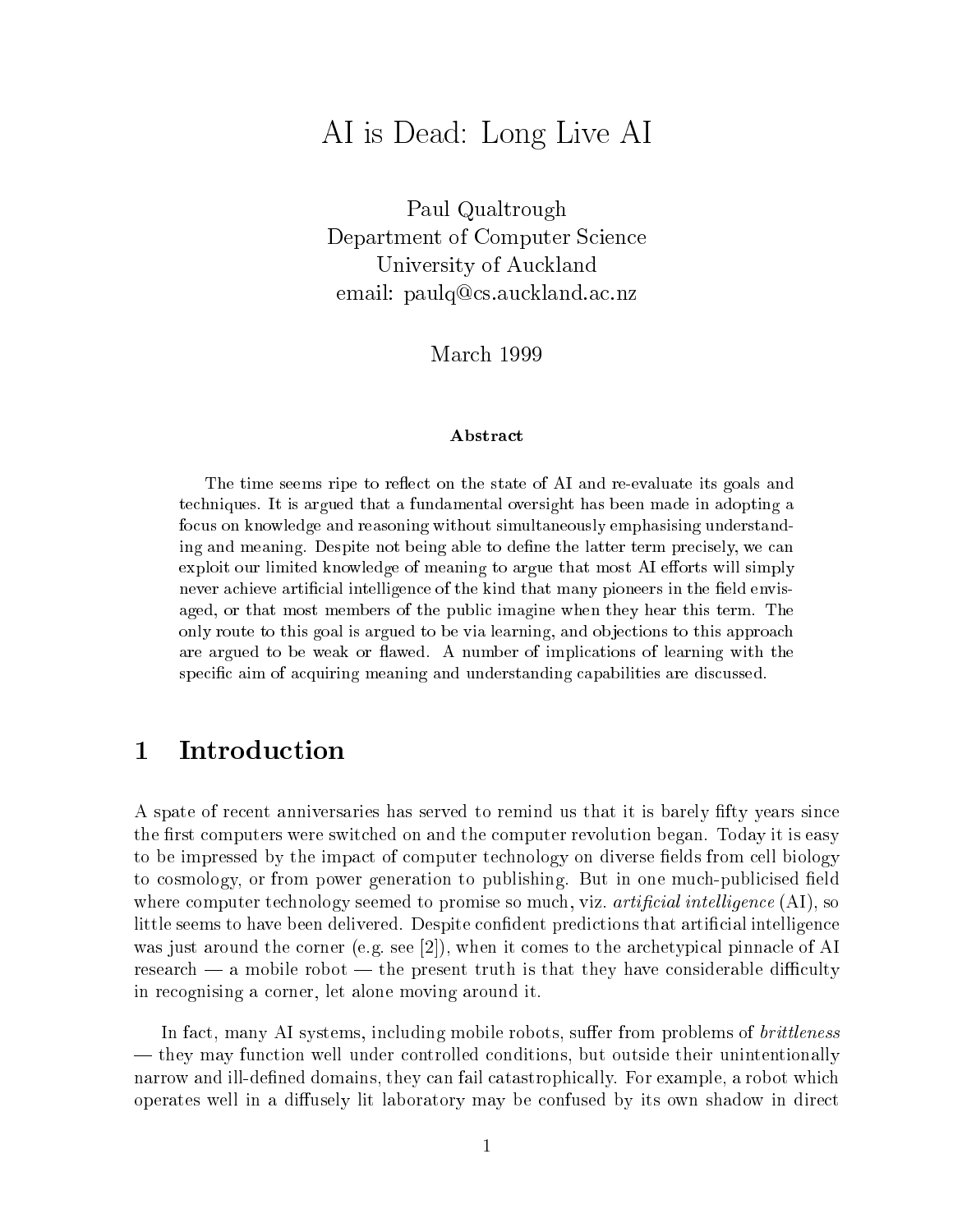sunlight. Such failures may be easy to understand when they occur, but are very difficult to predict in advance because of the ill-definition of the system's domain.

So where, if anywhere, has AI gone wrong? Is there a better approach than those we have adopted? Have we overlooked something? There seems to be steady progress, albeit slow, but is it in the right direction? Is there even a clear goal for AI? I shall consider only some of these questions, the clearest answer to any of them proving to be a "yes" to the third one just posed. This conclusion will have some clear implications to answering some of the other questions, while remaining ones are only posed to encourage readers to undertake their own assessment of the past, present and future of AI.

#### 2Intelligence

What is intelligence? Despite many attempts to answer this question in the history of AI, no satisfactory definition of intelligence has ever been produced. I shall not attempt to redress this situation but would suggest that one of the earliest landmark papers on articial intelligence remains one of its most important.

Alan Turing's 1950 paper [23] questioned whether computers might be capable of demonstrating intelligence, how one might test for this intelligence, and how one might go about producing it. Having assumed more than justified a "yes" answer to the first of these questions, and gone into some detail on the second, Turing briefly outlined two proposals to address the last of them. The second of these was to produce artificial intelligence by programming a computer to learn from interactive experiences with our human world. The idea appeared to fall out of favour very quickly, in part due to the difficulties involved in implementing it. Recently it has resurfaced, been discussed in a positive light, and used to inspire new directions in intelligent systems research (e.g. [24, 4]).

In contrast, while it has had many critics, Turing's proposed test for intelligence has never lost its relevance. Due to our inability to define intelligence in precise terms. we remain highly reliant on observations to distinguish between behaviours we consider intelligent, and those which fall short of this mark. The way Turing proposes to test the behaviour of a potentially intelligent machine is interesting to note.

Turing pictures an anonymous interview between a human judge and two unknown parties, only one of which is a woman. The woman's task is to help the judge identify her as the woman. The other party is either a man or machine which seeks to be identied (incorrectly) as the woman. All communication between the judge and these parties occurs via a medium which removes any physical differences between the woman and the man or machine. The machine is deemed to be as intelligent as a man when it can cause the judge to incorrectly identify it as a woman at least as often as a man can.

The judge issues questions to probe the knowledge of the parties, to test their reasoning, their recall of events, and so on. The is well aware that the man or machine

 $^\circ$  1 ms is definitely not intended as a sexist statement. Rather, if there is any possibility of there being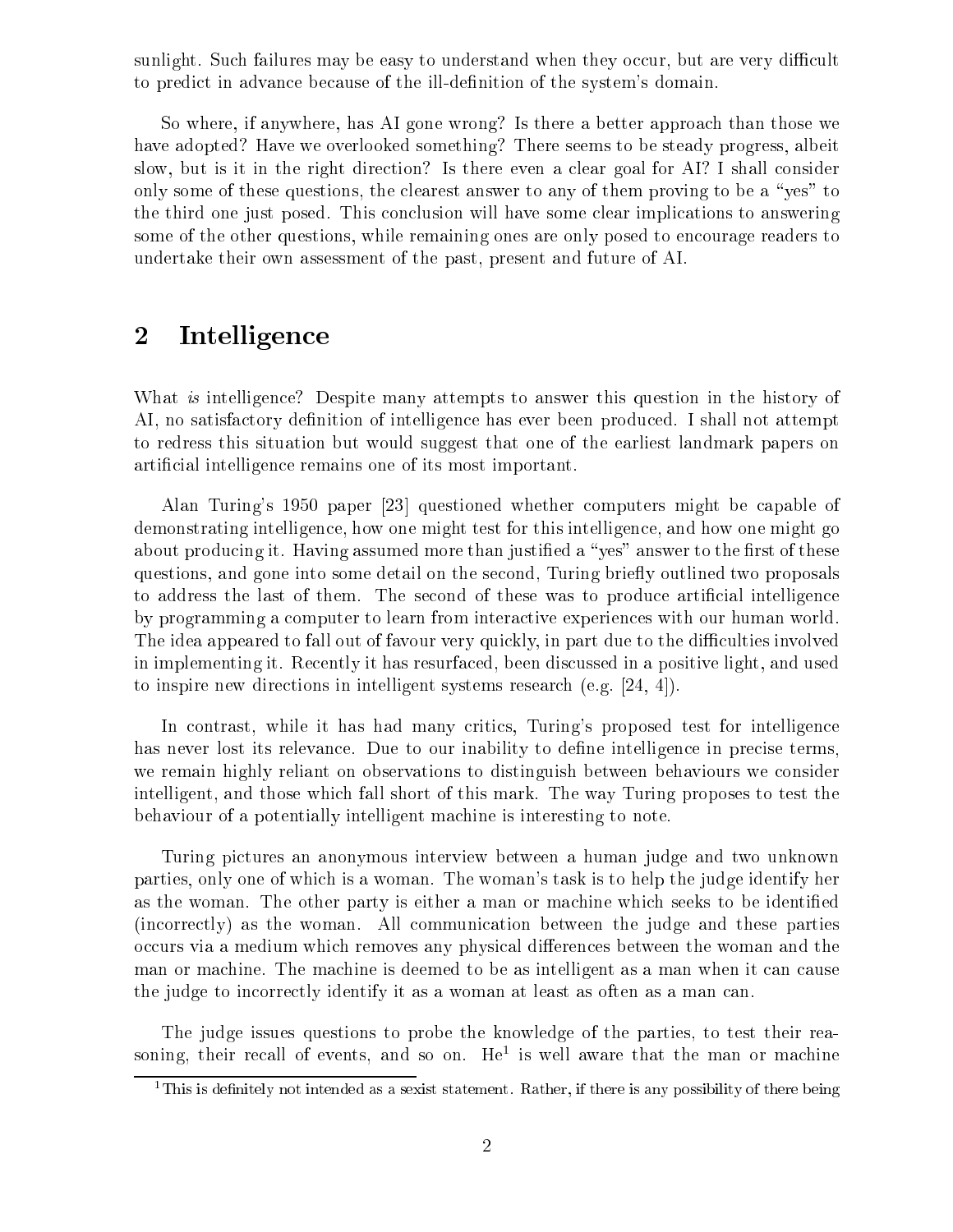will be lying, misleading and/or exaggerating. But there is something deeper than these superficial features, which I believe to be an implicit test for *understanding*.

Without understanding, I believe Turing thought the judge would be able to trick one party into making some mistake, or producing an inconsistency from which it could not satisfactorily recover. This failure would reveal that party to be artificial, and by implication less intelligent than a human being. With understanding, the implication is that there may be fallibility, but there would also be mechanisms to cope with any such events  $-$  producing explanations for them, refusing to be drawn in to them, or doing something else which is otherwise characteristic of (human) intelligence.

Whether or not this interpretation of Turing's paper is what he intended, understanding seems to be an important component of our intelligence. So rather than focus on the indefinable conglomerate which is intelligence, let us turn our attention to the (hopefully) more tangible phenomenon of understanding.

#### 3Understanding

What is understanding? I have only recently become aware of the large amount of philosophical and psychological literature on this and related questions, and have not yet had time to survey it to the degree that it warrants. Nevertheless, the relatively small amount of material I have read, being an assortment of introductory chapters in AI texts, overviews such as  $[1]$  and  $[22]$ , and more in-depth papers such as  $[25]$  and  $[20]$ , seems consistent with the conclusions I will draw below from my own observations.

Before I begin discussing understanding, I should point out that because of my limited exposure to the philosophical and psychological literature proper, it may be that some of the words I use will not be employed in the sense which is normal in those fields. My apologies if this causes any confusion. To avoid one potential source of confusion, I shall henceforth restrict myself to describing and using understanding as a verb. As a noun, it may convey either "knowledge" or "meaning", things which are better described using those words.

It seems to me that understanding is primarily an act of making a meaningful mental connection between something previously unknown and something known already. More generally, it is attributing meaning to some event or observation, such as a gesture or statement; it is coming to know what something means. Certainly, meaning is essential for understanding, and appears to play two roles in the main process we use to understand things. That process dominates to the extent that it alone is usually identified with the

things which only <sup>a</sup> woman can know, then the judge must be male. Since we cannot prove that there are no such things, it is safest to use <sup>a</sup> masculine judge.

<sup>2</sup>Regrettably, meaning is as dicult to dene as intelligence. So if you feel the need for these statements to be grounded, you will have to nd your own way to do this, and try to bear with me. The only denitions I could provide would be circular, such as  $\mathcal{L}$  is the understanding international to be understood by understood by understood by a state of the understood by understood by understood by understood by unders some statement . This is similar to what my Webster dictionary does explicitly, and my Concess Oxford my Conce dictionary including the complete order of the contract of the contract of the contract of the contract of the contract of the contract of the contract of the contract of the contract of the contract of the contract of the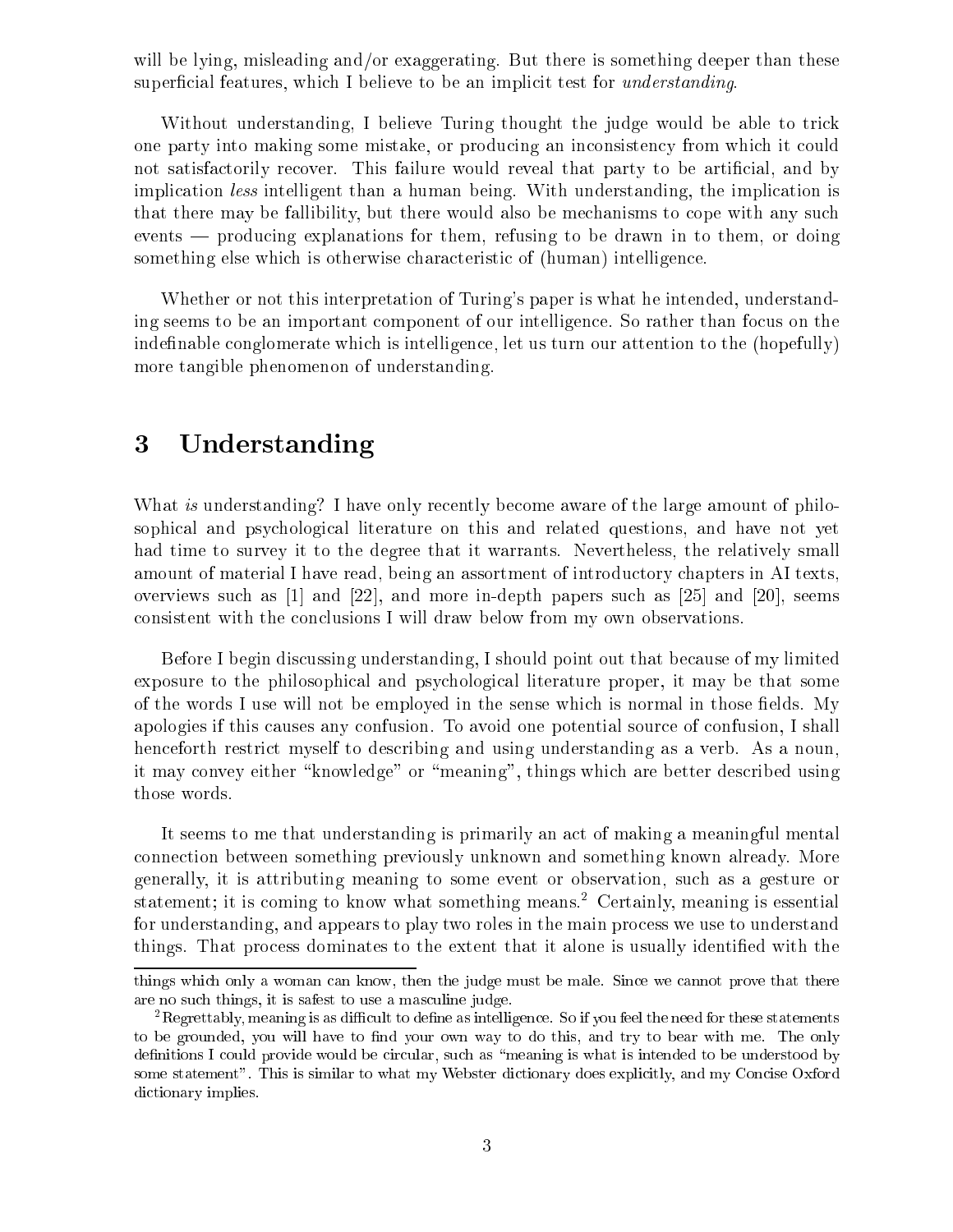term "understanding". However, there is an important secondary mechanism which is so closely related to this kind of understanding that I will include it in my definition of understanding. I will discuss that mechanism a little later.

The first role that meaning plays in most of our acts of understanding is simply to exist in or otherwise be associated with an item of prior knowledge — the "something known". This knowledge has already been understood; it has previously been made meaningful in some way. The second role of meaning here is that it must exist in the way that such knowledge is connected to the entity which is unknown. This connecting process may be viewed as a generalised form of reasoning. It may be purely rational, but it can also simply be associative, or even quite illogical  $\sim$  one can indeed be "right for the wrong reasons". As long as the process is meaningful in some way to the agent making the connection to prior meaningful knowledge, an initially unknown, meaningless entity can itself become meaningful, and be understood. In being understood this item too becomes knowledge.

In my view, to say "meaningful knowledge" is redundant  $-$  knowledge must have meaning, or it is not knowledge at all. However, I will occasionally use both words together in this section to stress the relationship between them since there are some subtleties involved. As a contrasting example, making a meaningless connection, such as *automatically* equating an unfamiliar statement with truth, does not constitute understanding. In this case it is acceptance, and the process turns the statement into a belief, not knowledge per se. Since forcing computers to accept and act on statements blindly is the basis of much conventional AI research, I would suggest strongly that despite extensive use of the word "knowledge", this work is better characterised as having been concerned with "belief-engineering" and having produced "belief-bases".

Now while one can believe absolutely anything one likes — even in the face of evidence to the contrary  $-$  to know and understand something is a different matter. Accordingly, the problem of brittleness faced by many AI systems seems very likely to be case of mis $understanding$  — they have been forced to accept things and reproduce behaviour in a rote fashion, but they do not know anything per se. In the case of a robot confused by its shadow, a lay person would plausibly classify its behaviour as being due to misunderstanding. Can we argue convincingly that they would be wrong in this assessment? It seems far more plausible that they would in fact be right.

The problem of brittleness is widely argued (if not accepted) to be caused by a lack of "common sense". The conjecture is that systems which suffer from it generally don't have enough of the sort of "facts" we take for granted. As a result they are often unable to cope with unforeseen situations or even certain variations on known themes. As I have written it, I agree with this conjecture, but that agreement only comes by interpreting it in a somewhat unconventional way. The "facts" conventionally deemed necessary are factual ones; my opinion is that their validity in any absolute sense is a red herring. Rather, such information as an intelligent system has, simply must be meaningful to it to allow robust operation; it must be genuinely understood.

Put another way, the conventional assumption is that the quality of this common sense is fine but the *quantity* is insufficient. In contrast, my argument is that the *quality* is the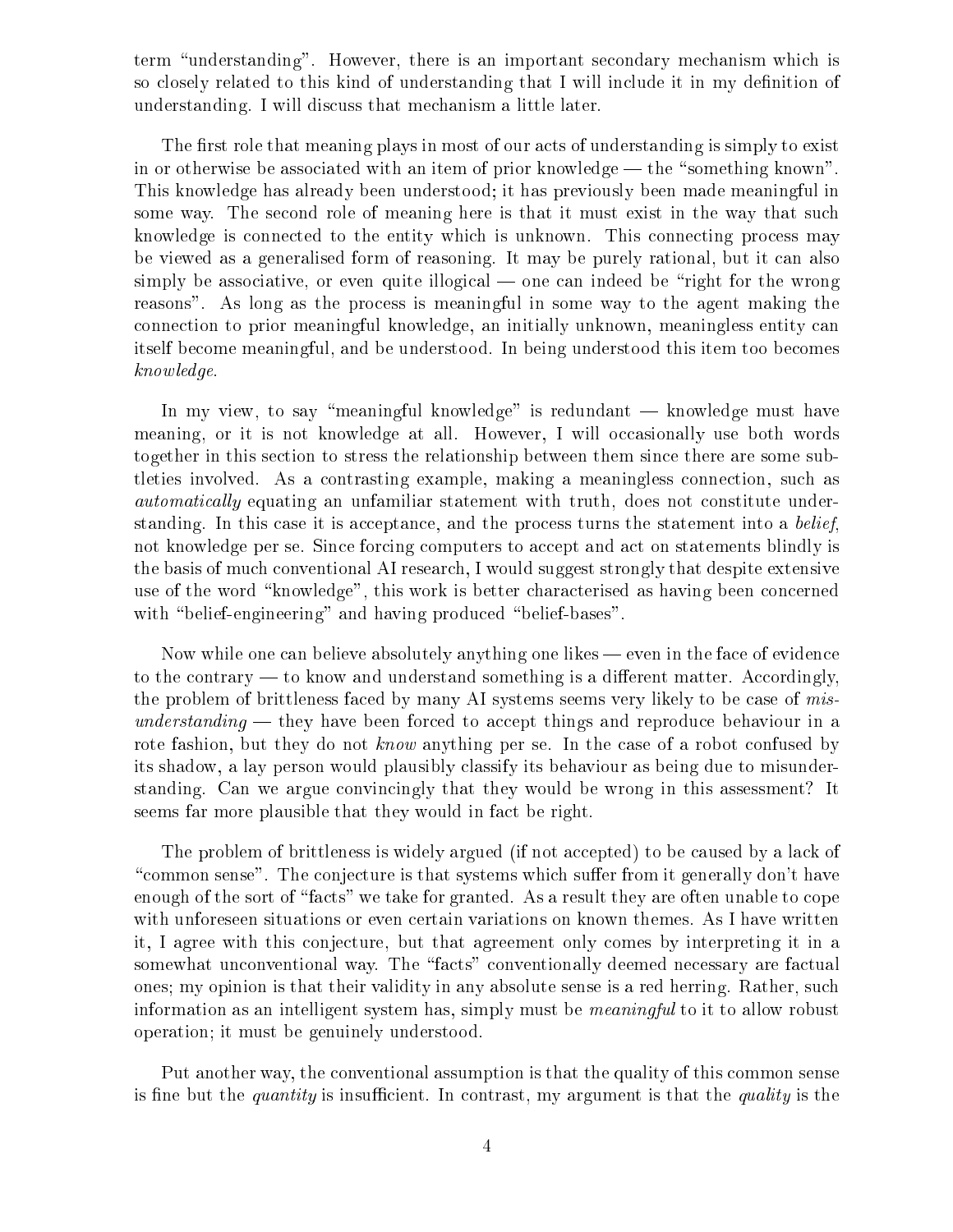primary cause of brittleness, while quantity issues are secondary. While Douglas Lenat has championed the quantitative cause and emphasised bulk common sense [12, 11], I would argue that qualitative aspects have been shortchanged and that we should emphasise meaningful knowledge. I have no particular objection to the term "common sense" save to warn that it is not as common as we might like to think it is. All things considered, I agree that calling this problem the *common sense knowledge problem* is a good characterisation of the root cause of brittleness.3

Now, returning to the distinction made between beliefs and knowledge, let me emphasise that the common sense knowledge required to avoid brittleness must include meaningful ways of reasoning. In some ways this is more important than meaningful facts, since today's knowledge tends to become tomorrow's beliefs. Nevertheless, we observe that understanding by our forebears, or during our own childhoods, was quite possible despite some of the things once considered factual or rational now being completely laughable to us. What we understand at any time is always a result of the meaning in them  $-\alpha s$  far as we are aware. When new discoveries expand our awareness, that meaning does not disappear or diminish, but it comes to account for less of our enlarged reality. The way we deal with such new phenomena, or shine new light on older observations, is at the centre of the other way we understand things.

This second process, which I also consider to be an act of understanding (but also accept that others may not, and don't see this as a problem), is at least conceptually straightforward: we abstract meaning from observations; we induce new concepts or new ways of connecting them. In doing so, we create and associate item(s) of knowledge with  $event(s)$  from our experience. For example, we see a number of blue objects, we hear people saying the word "blue", and we abstract — and understand — blue as a concept. Or perhaps we acquire and understand these concepts in advance of associating them with any word or linguistic construct. Either way, if we try to explain such a concept, we are usually left without any recourse except to provide examples of  $i<sub>t</sub>$  or to give circular definitions. So while we understand concepts like this, we do so in a different way to our more utilised form of understanding which involves making connections.

To draw this section to a close, let me summarise my perspective on understanding. Understanding is a either generalised reasoning process which connects observations to prior knowledge, or abstraction from direct experience to create completely new knowledge. The first process dominates our thinking about understanding, and its two compo $n_{\text{enets}}$  = reasoning and knowledge  $-$  have dominated AI research for most of its history. So a focus on understanding, even if one excludes abstraction from it, conceivably loses no generality as far as most AI researchers might be concerned. But abstraction is such an important supplement to this process that it belongs in all discussions about understanding, if not under the banner of understanding itself. Together, both processes are critically dependent on meaning. My preferred definition, adopted from this point forwards, is:

<sup>3</sup>One article <sup>I</sup> have come across [13] suggests that the common sense knowledge problem is an umbrella term for several related problems. Brittleness is not mentioned in this context at all, but the component problems are stated as perceived causes rather than as symptoms to be addressed. <sup>I</sup> infer these symptoms to as the common sense knowledge problem, <sup>I</sup> apologise.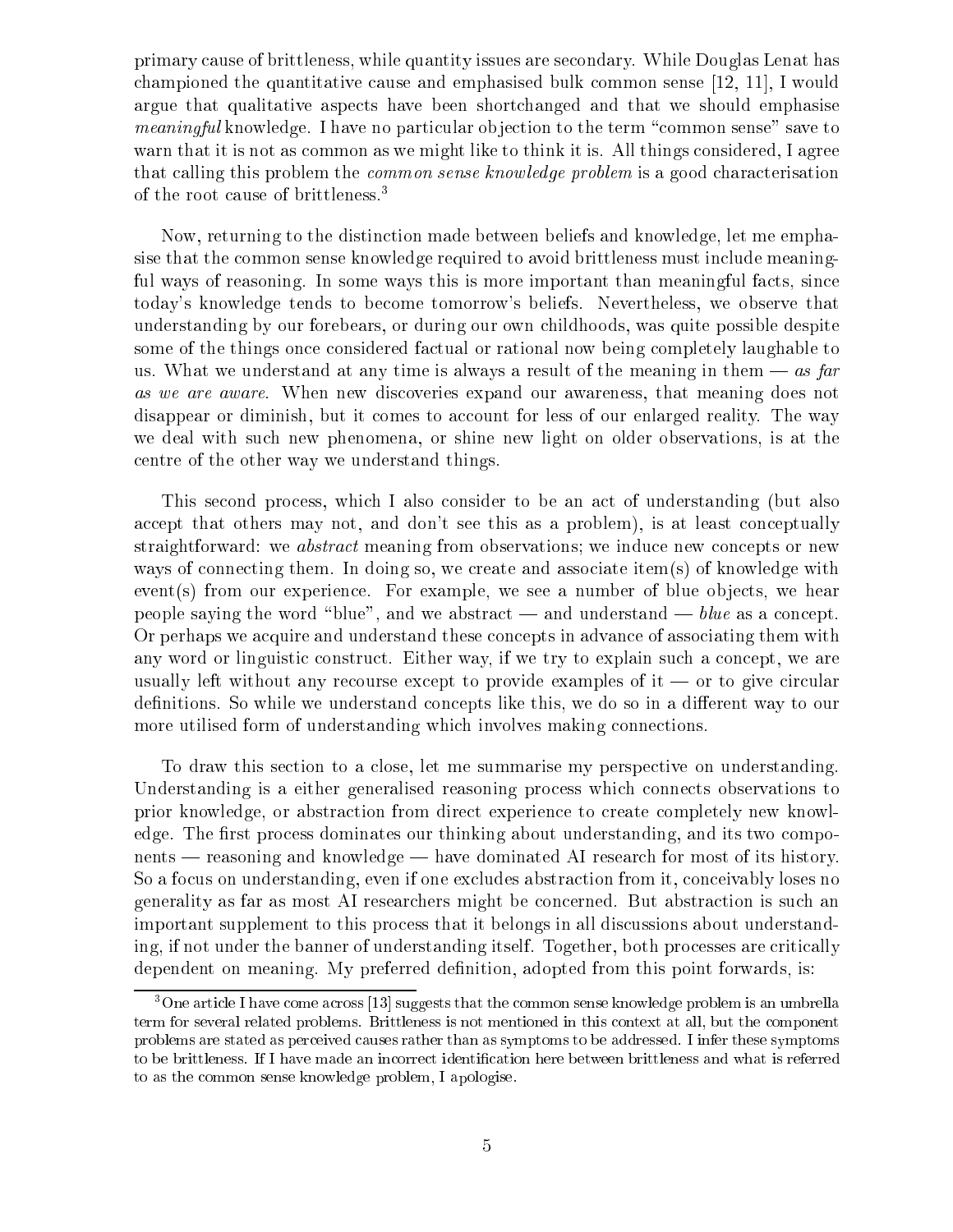I see no reason to limit what can be made meaningful. So long as something is made meaningful, then I shall believe that whatever it was that was involved has been understood. But if we are going to rely on meaningfulness as the foundation of understanding, then we would no doubt like to understand what meaning means.

### 4Meaning

What is meaning? This question has apparently also occupied many philosophers and others for a very long time, and intensively so in the earlier part of this century [20]. Unfortunately, the answer is still not clear. While at times (including here on occasions) it is discussed as if it exists in a tangible sense, it is more often seen as an abstract property of "mental objects"; a kind of beauty in the eye (or mind's eye) of its beholder. Whatever meaning is, it is widely accepted that it could only exist in one's mind (whatever that may be) rather than in physical symbols or acts such as words or gestures.

For example, when one person talks to another, the meaning is *represented* rather than conveyed; it remains with the speaker, and some facsimile or functionally equivalent version of it is generated by the listener. Walter Freeman, who reinforces this view, goes further and argues that meaning has a concrete existence in the stable patterns of activity amongst brain cells [8]. Most other researchers fall short of suggesting specific physical relationships between meanings, minds and brains.

However, as with understanding, it is not my intention here to review the various opinions, favour any of them, or shed any further light on this question. I simply don't think I can. Rather, let us consider the implications for an intelligent system which is required to understand in the sense just defined. It would need to abstract and/or exploit meaning to do this. I will argue that in accepting four things that I have already touched on, namely:

- 1. meaning is a purely internal, "personal" thing, distinct from external representations exchanged by autonomous agents;
- 2. meaning can not exist independently of an intentional object  $-$  it is always expressible as "meaning of  $\dots$ ";
- 3. the definition of understanding above is correct, and therefore (from 2) the existance of either understanding or meaning necessarily implies the simultaneous existance of the other;
- 4. there are no other ways an agent may understand other than by abstraction or by making meaningful connections to prior meaningful knowledge;

we have enough information about meaning to place some important limits on how it could be utilised, despite not knowing precisely what it is. Unfortunately, until we specify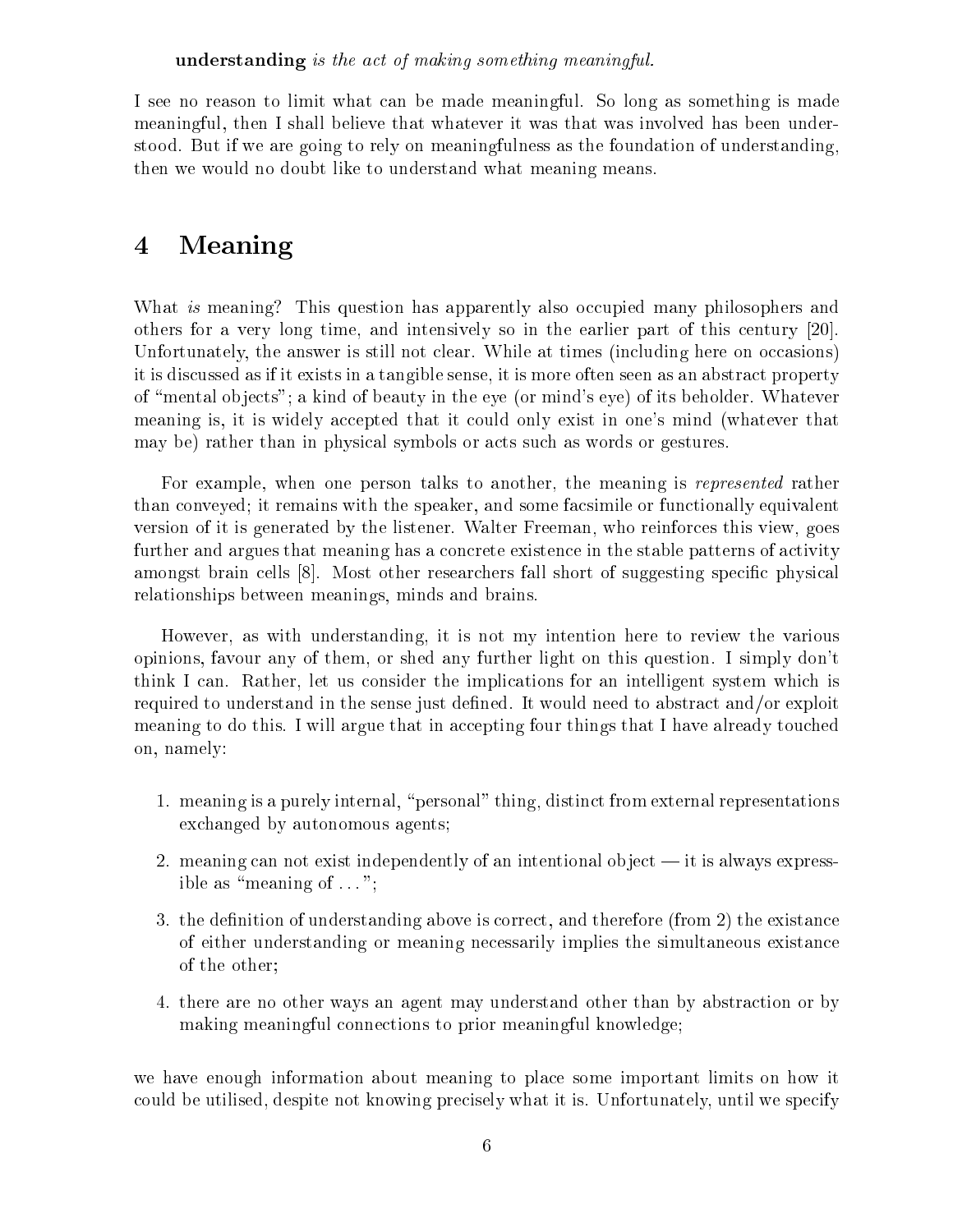exactly what meaning is, we will not be able to definitively argue whether or not a particular agent has understood.

Nevertheless, let us consider how synthetic creatures might obtain the meaning they would need to exhibit understanding. Broadly speaking there are only three possibilities: we take responsibility for giving them meaning; they take responsibility for acquiring their own meaning; or we argue that meaning is somehow inherent in them and they already possess forms of understanding. I believe we are in a position to rule out the first of these possibilities, and dismiss the last of them as being of no particular help to us.

We may do this by considering two unlike agents, A and B, and some abstract statement of a "common sense" fact. Suppose this statement is "atomic" to A in that it is \just the way things are"; it may be directly experienced, and meaning may be abstracted from it directly. Suppose, however, that B is unable to make any corresponding direct observation of the phenomenon. For example, a statement such as \when one closes one's eyes, one can't see" may be an "atom" of common sense knowledge to a human but not to a computer.<sup>4</sup>

How could B understand such a statement? Since B has no basis for abstracting the required meaning directly, its only recourse is to relate the statement to its prior knowledge about the functions of eyes and eyelids. Any such knowledge must have meaning in it to be knowledge, and that meaning is B's alone. But then B's prior knowledge could only have become meaningful either by being related to other meaningful knowledge or by being abstracted from B's direct experiences. At some point, B is forced to abstract its own meaning independently, and make its own meaningful connections to this abstracted meaning in order to ground the whole process. While B may be able to understand such a statement in due course, it could not do so until it had abstracted an equivalent set of concepts to those held by A, and perhaps an equivalent set of reasoning or connecting techniques.

If meaning could be inherent in an agent then it would most likely be in the sense that the actions an agent takes were meaningful to it simply because that is what it did; meaning could be argued to arise through being. This particular line of thinking does not strike me as very plausible, chiefly since it may imply that things such as fire demonstrated understanding by my definition. In any case, this possibility will not be of much help to an agent unless it also has ways of acquiring other knowledge, and, even if it were lucky enough to have that inherently as well, ways of seeking out new meaning when faced with new situations. So, whichever way one looks at it, an agent which understands, and can also build on that understanding, must have some way of abstracting new meaning.

This important secondary mechanism for understanding has been frequently overlooked in the past  $\frac{1}{2}$  giving it a different name such as abstraction provides a basis for excluding it from discussions on understanding. By including it under the banner of understanding, we are forced to acknowledge the vital role it plays; we are encouraged to forgo our analytic mindset for a more synthetic one. With this we conclude that, in order

 $\,$  This particular example is used to allow understanding here. However, I suspect that this sort of common sense fact is far in advance of what any agent, articles is not, might basis use any any atomic basis for its knowledge.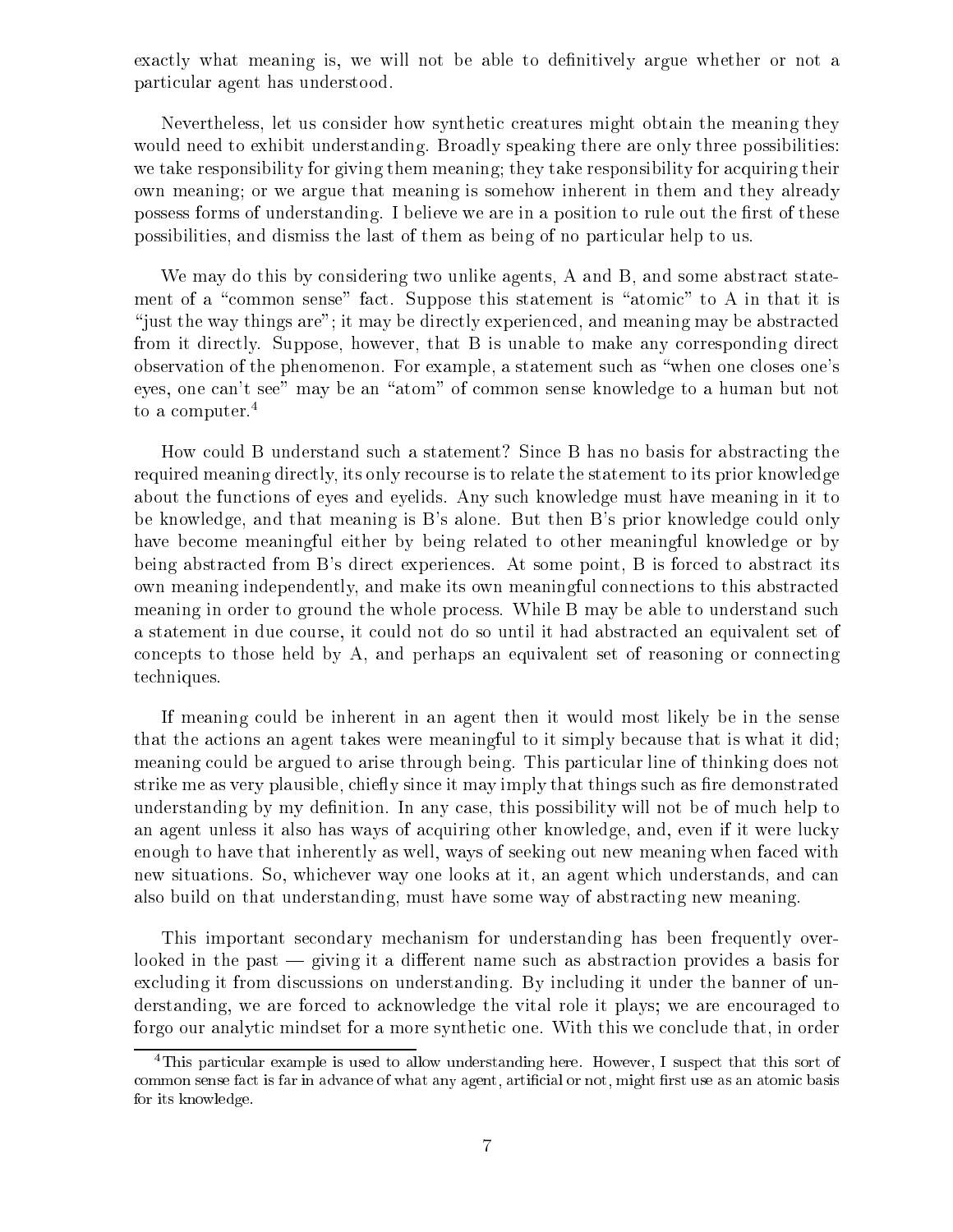to understand, an agent must be able to learn from the outset. Here learning is used as a general, inclusive term which encompasses all the plausible mechanisms by which an agent might discover, develop or otherwise acquire and exploit meaning.

So, having initially sought to produce intelligence, our focus has shifted from there to understanding and meaning, and now to learning. This establishes a connection between Turing's intelligence test, and his suggestion that articial intelligence might be produced in an agent capable of learning from sensory interactions with the world. While not stating that learning will lead to understanding, I do argue that if understanding is possible in an articial agent, then it will only occur through learning. I would also argue that understanding is such a vital element in what we consider to be intelligence, that artificial intelligence itself can only be achieved through learning.

Befre we consider the implications of these conclusions, there is a final point to make about meaning. While directly transferring meaning between unlike agents has been ruled out, there is some possibility that meaning could be transferred through some copying or cloning process between identical or sufficiently similar types of agents. Such transfers would be desirable in mass-producing the likes of mobile robots intended for domestic use, where no two environments are alike, all environments change to some degree over time, and an ability to understand the environment and events within it would be highly advantageous to such robots.

However, we cannot rule in the possibility of directly transferring meaning either  $-$  if Walter Freeman has it right, then any disruptions to stable dynamic patterns of behaviour may well destroy the meaning in them. Clearly this is an issue to be researched. Perhaps it will motivate another flurry of activity on the question of "what is meaning?".

### 5Learning

What is Learning? Little has changed since Minsky observed that there were "too many notions associated with learning" [14]. But is this necessarily a bad thing? If we accept that understanding is required for intelligence, and that this necessarily means an articial agent must acquire its own meaning, then these agents are going to need all the help they can get  $-$  we would like them to understand every aspect of their operations, which means that they should learn everything at some point. Any mechanism which adds to or accelerates the acquisition of meaning and understanding capabilities should rightly be called learning.

It is beyond the scope of this paper to investigate specific forms of learning suited to the task (as has been done in [18]) but there are a number of observations we can make and constraints we can place on any learning system which is employed for this purpose.

Firstly, the notion of *symbol grounding* [9] becomes crucial to efforts along these lines. It is clear that a great deal of our mental activity is of a symbolic nature, but equally clear that these symbols do not float as castles in the air, detached from the reality of the non-symbolic individual nerve impulses which give rise to them. Symbol grounding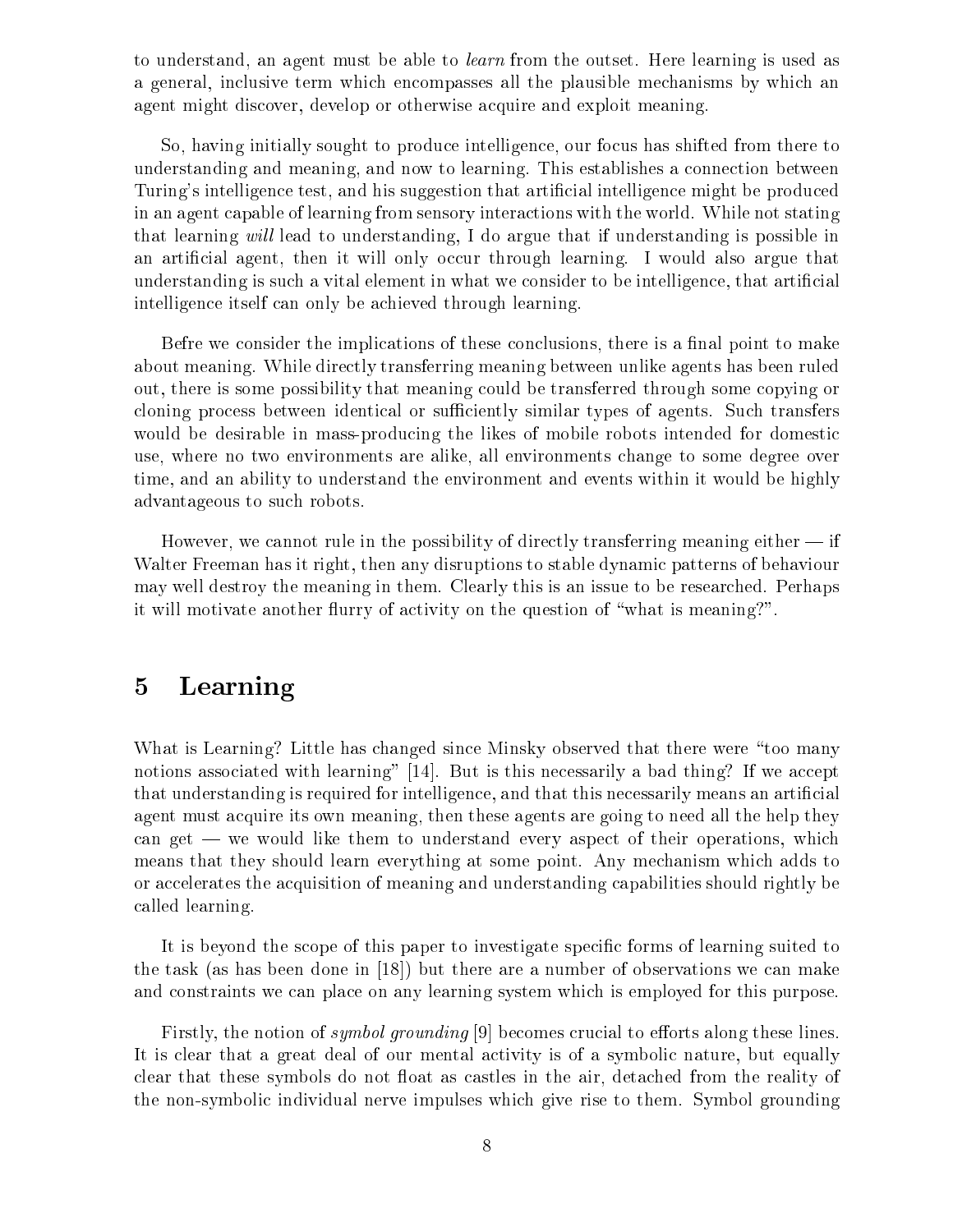is intimately connected to understanding: it asks how meaning can be made intrinsic in these symbols rather than parasitic on the meaning in our own minds which we associate with symbols.

Unfortunately the word "grounding" implies that this occurs in a top-down fashion. Like Harnad [9], I see this problem as able to be tackled only from the bottom up: we must ask how we can abstract meaning from experience and, in effect, *encapsulate* that in a symbol, not how we can take a symbol and relate it to experience. To obtain a valid symbol to relate to experience implies that we have already grounded it in part. Symbol grounding is the major open problem to address in attempting to emulate the sort of understanding which we use in our everyday lives.

A second important consideration in learning is the role of the learning agent's environment. Significantly, there should be one if we want learning to be an ongoing, "lifelong" process. Otherwise agents will simply run out of things to learn. The way the agent interacts with and experiences this environment will have implications to the meaning it can abstract from it. For example, autonomy in the choice of actions taken in the environment will provide more scope for learning than prescribed (automatic) actions. Prescribed actions may even preclude understanding since there is no meaning intrinsic in the particular choice of actions.

The wide variety of learning activity evident in the natural world has many lessons which can be transferred to our artificially intelligent systems. However, the wholesale application of observations and insights, as commonly occurs in much AI research, simply cannot be expected to work if understanding is our goal. So we must question what we can legitimately give to our learning agents, and how they might both take that material, and gather other material from their environments. A number of principles along these lines, suggested for use with autonomous mobile robots but having considerably more general application, have been developed in [18].

#### 6On the Other Hand. . .

The conclusion that autonomous agents must learn from the lowest level upwards, in order to understand and form the foundation for intelligent systems, is somewhat daunting. Although the need for learning in robots, for example, is widely acknowledged (e.g. [7]), in general, learning tends to be seen as best deferred until most other issues are dealt with  $[3, 10, 16]$ . It is difficult to find anywhere a comprehensive learning-based approach to either robotics or general AI aims gets more than a passing or indirect mention (e.g. in [26]). This seems to be due to arguments against it such as the following from [6]: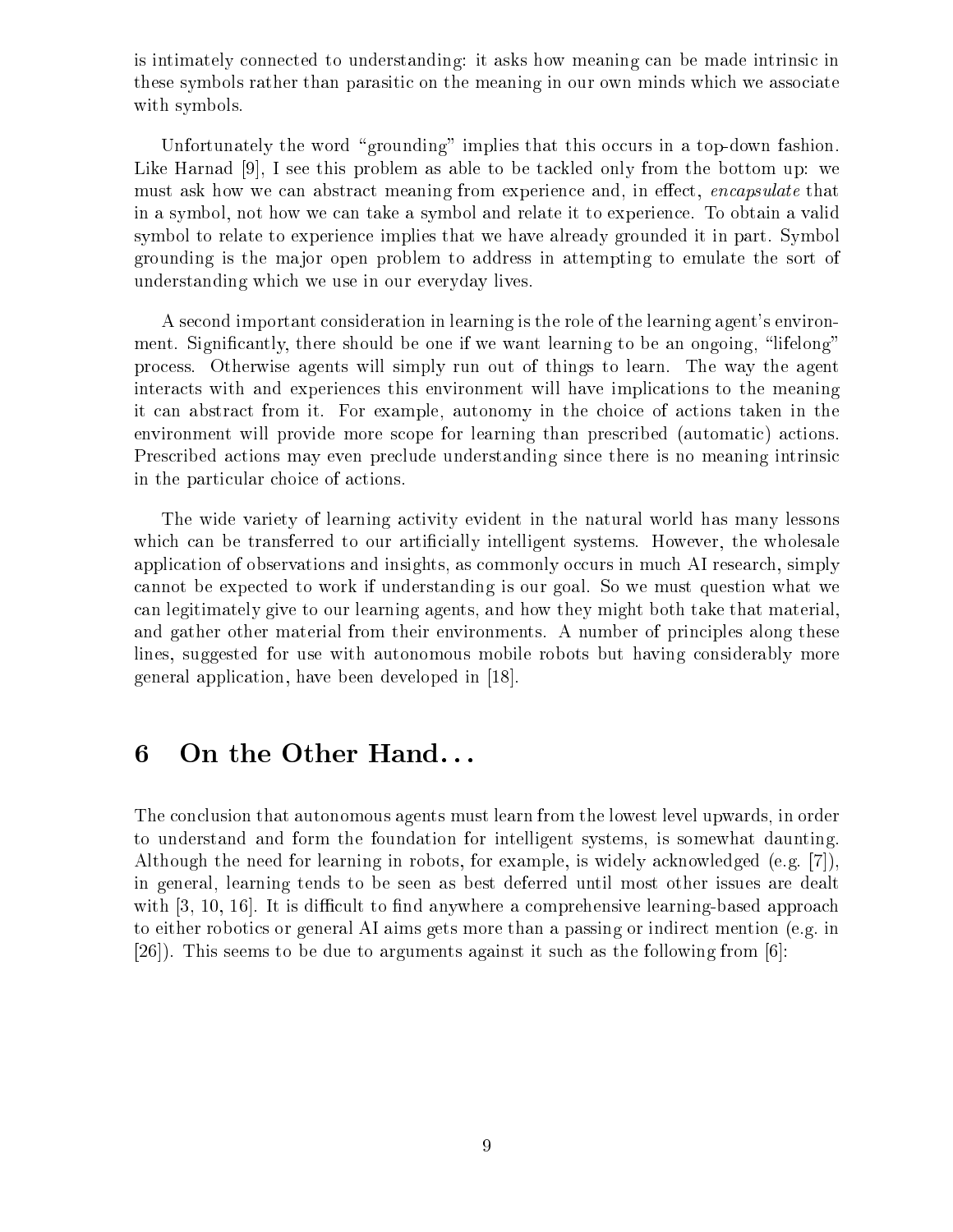One idea that has fascinated the Western mind is that there is a general-purpose learning mechanism that accounts for almost all of the state of an adult human being.  $\ldots$  AI students often rediscover (this idea), and propose to dispense with the study of reasoning and problem solving, and instead build a baby and let it learn these things. We believe this idea is dead, killed off by research in  $AI$ (and linguistics and other branches of "cognitive science"). What this research has revealed is that for an organism to learn anything, it must already know a lot. Learning begins with organised know ledge, which grows and becomes better organised. Without strong clues to what is to be learned, nothing wil l get learned.

If this argument is not simply based on the principle known as the hermeneutic circle | interpretation requires understanding; in turn, understanding requires interpretation  $[25]$  — then it is certainly very closely related to it. And in turn, both are closely related to what I have been saying. However, both deal only with our dominant way of understanding, viz. developing knowledge (understanding as a noun) from existing knowledge through generalised reasoning (cf. interpretation). While the last sentence quoted above raises an issue I shall have to return to later, neither that argument nor the hermeneutic circle appear to take any account of how knowledge or understanding might arise or occur in the first place.

For example, consider the fact that each of us is an adult human being teeming with knowledge, and yet each of us began life as a fusion of two simple cells. Neither of these cells has any knowledge as far as anyone can tell, at least not in the explicit declarative sense implied by those arguing against learning from this standpoint. There are two points to make from this. First, the development of humans from embryo to adult occurs on a continuum. This suggests that any observations consistent with the objection above would be better explained as a tightly coiled but ever-advancing "hermeneutic helix" than as a circle which suddenly comes into existence at a certain stage of development.<sup>5</sup>

Second, this argument can be seen to focus solely on \knowing that" (declarative knowledge) while ignoring "knowing how" (procedural knowledge). We might then ask how it could be that an embryo devoid of "knowing that" acquires it, and the meaning implicit in it, if it is not inherent in the embryo from the beginning?<sup>6</sup> I shall shorten this term to "know-that" and agree with Ryle's argument that the path to acquiring it lies in utilising the right kinds of the corresponding "know-how" [19]. For example, when a baby is born it does not know that crying will bring it attention, but it does know how to  $\text{cry}$  — or does it?

<sup>5</sup> I have recently wondered whether basket weaving may provide <sup>a</sup> better metaphor for the understanding processes involved (unfortunate associations with \basket cases" aside. . . ). By the time human sub jects are old enough to provide data in which clear relationships can be seen, the basket is taking shape, and it is easy to ignore the loose ends. But <sup>a</sup> basket's strands all start as individual threads, and only <sup>a</sup> few are added to the basket at <sup>a</sup> time in its early stages. Despite its scruy, ad hoc nature, the way a bird constructs a nest may be a more accurate model still at any strands can be added at any time, can be of <sup>a</sup> wide variety of forms, but soon lose their individual importance as the nest takes shape. Importantly, the nest is made using imprecise skills out of what is available; in contrast, an apparently simple, repetitive basket weaving pattern can mask <sup>a</sup> good deal of complex preparation and precise skills.

 $\cdot$  1 he radical suggestion that declarative knowledge is indeed present in an embryo has been made  $\equiv$ and  $\sim$  (the butter and  $\sim$  ), for example, see For example, see For  $\sim$  [25].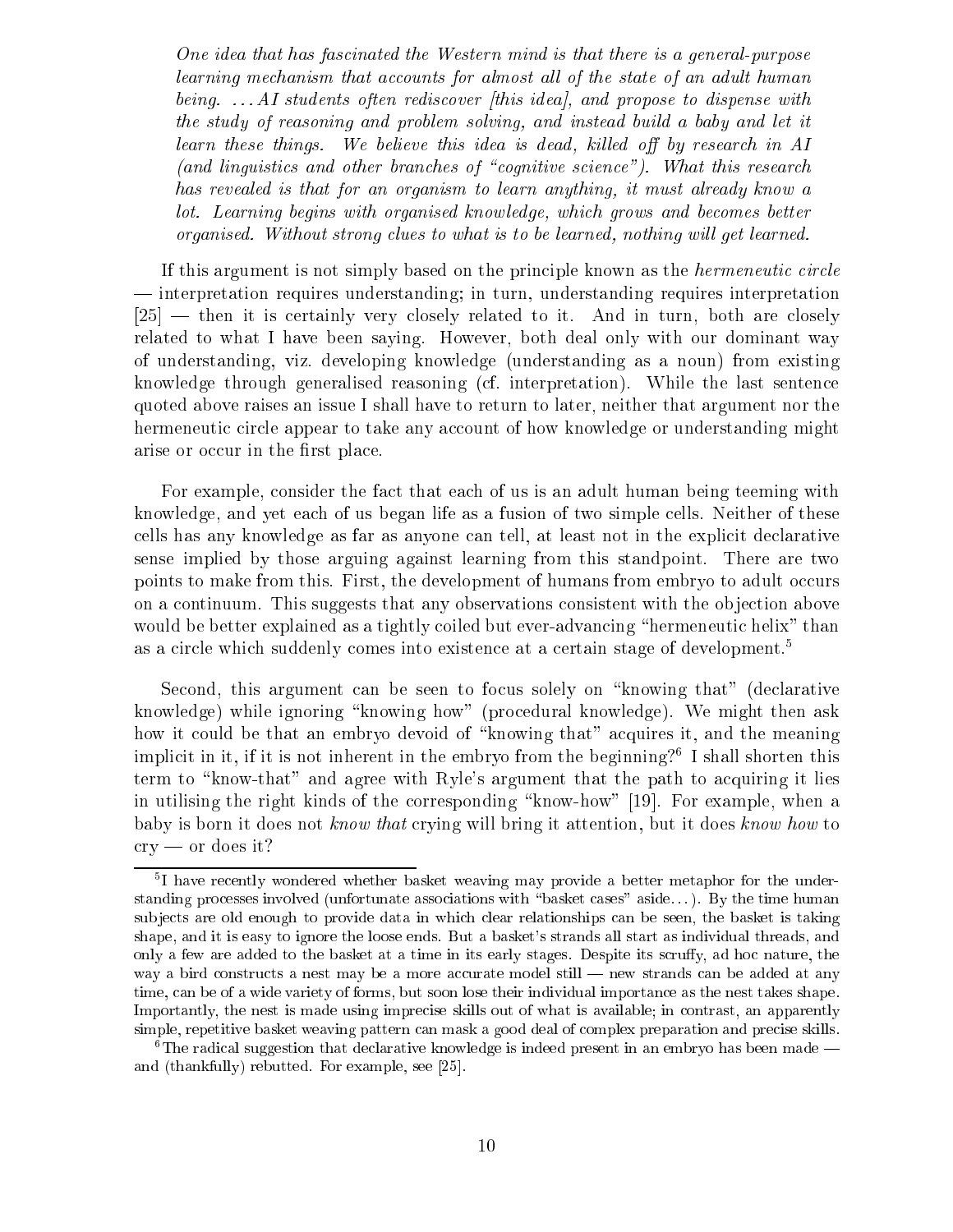I am more comfortable with the suggestion that the baby simply cries, and does not really know much (if anything) at all. To know implies meaning, which must be abstracted somehow or be inherent in the first place. My conjecture would be that a baby possesses completely meaningless actions which soon become know-how by being carried out in contexts which emerge as the baby learns. The meaning is self-abstracting if you like  $\frac{1}{x}$  it is context that "gives meaning" to actions. With no reference to a context (e.g. if executed randomly) or with no effective context (e.g. if always executed, such as in blindly accepting facts) an action is meaningless.

Whether or not this conjecture is plausible, there appears to be no corresponding simple trick when it comes to acquiring know-that. To note that some action in some context yielded some result does not imply that the agent knows this, although it seems likely that not storing such information would equally prevent any know-that about it. Regrettably, know-that is the kind of knowledge we usually mean when we talk of understanding in its noun sense. Just what kind of act would be required to produce an item of know-that I have no particular idea. The research I have read has not been particularly helpful in identifying specic acts which might be emulated. So there will be no hint in this paper of any mechanisms for developing identiable know-that.

Not all is lost, however. No articial agent may be able to understand in this way (yet), but we can. For example, we can usefully relate the above suggestions to the argument that "strong clues" are necessary for learning, and make some additional observations. That is, providing pertinent contexts for actions which the agent can accept or reject as it chooses, may well be a sufficiently strong form of clue which is consistent with having an agent acquire meaning. The more useful an action is in a context, as assessed by an *objective* observer — such as a critic mechanism within a learning agent — the more meaningful one could argue that action becomes. The action does not have to change to increase that usefulness or meaningfulness  $-$  just consider the act of eating in the contexts of being hungry versus it being a certain time of the day or it being windy.

However, an agent is not compelled to be objective, and can virtually choose any subjective context it likes to give meaning to its actions  $-$  eating at sunrise and sunset can be just as effective despite not addressing the underlying problem directly. The same argument applies to other aspects related to understanding: an articial agent which is effective due to making subjective choices, and increases that effectiveness through learning, may be easier to produce and consequently preferable to one in which optimality and/or objectivity is explicitly required. Clues of this and other forms are certainly necessary to provide an *inductive bias* [15] so that an agent is able to learn at all, but strong clues, for all their good intention, may equally bias an agent away from perceiving and acting in its world in useful ways.

To summarise, the strongest argument against a learning-based approach is founded on a limited view of what is involved in understanding and knowledge. It identifies understanding with explicit, declarative knowing that, which is popular, but it does not tell the whole story. Even so, it seems likely that acquiring \know-that" involves knowhow, and this know-how may arise when actions are executed in useful contexts. Noting these actions, and their associated contexts and results are likely to be vital in producing know-that. If this is indeed the way know-that is to arise, I perceive a counter-argument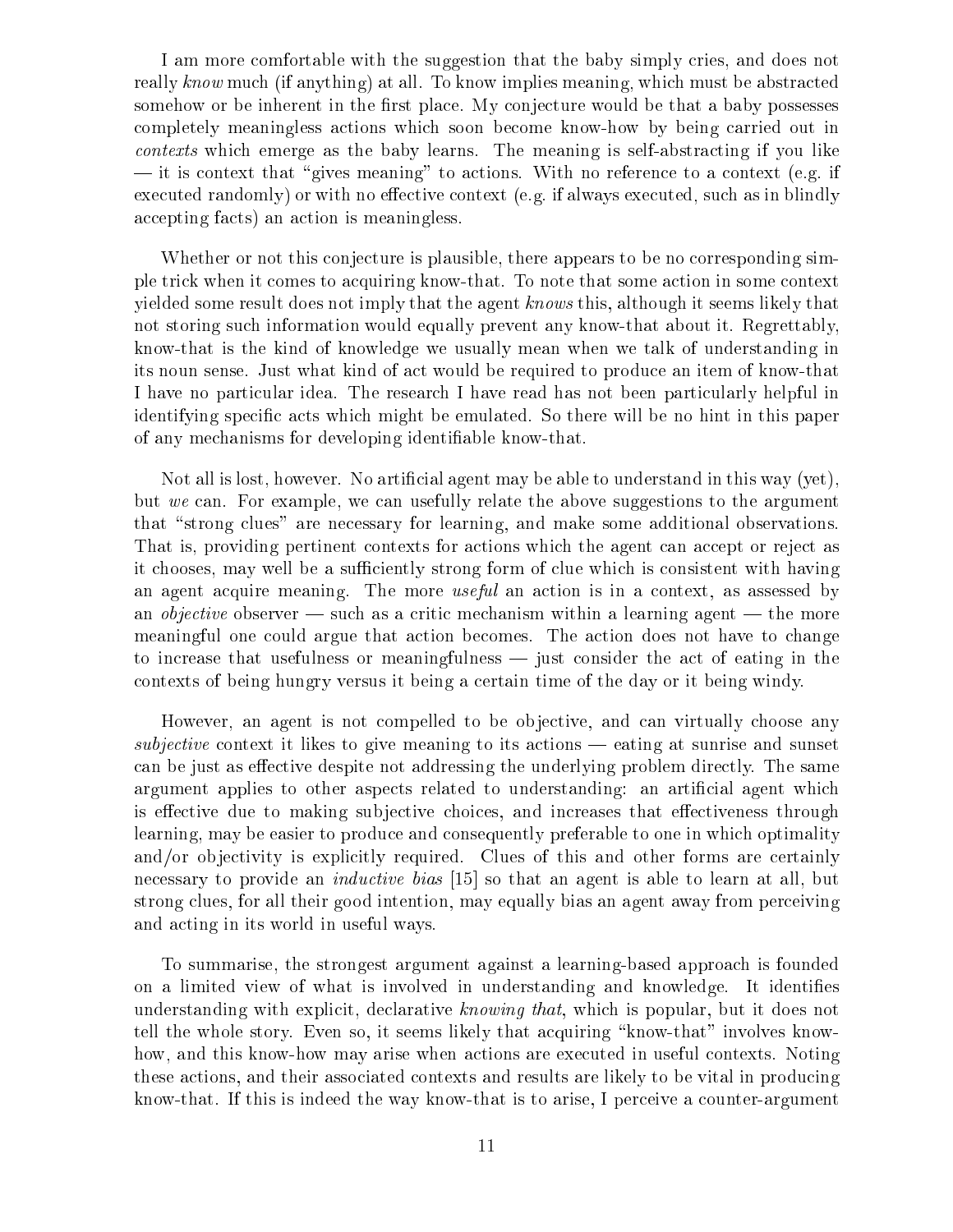#### 7Two Major Problems

One might ask what is wrong with programming an intelligent system such as a mobile robot "normally". In doing so, one prescribes actions which are taken in appropriate contexts, and therefore could be argued to have meaning in them which could conceivably be exploited. But who is it that puts the actions in context, and thereby gains the meaning if there is any to gain? Clearly it is the programmer, not the system in question, and consequently there can be no understanding in such a system via this route alone.

The alternative route to understanding via conventional programming would be to argue that meaning is somehow inherent in the system and only needs to be exploited. Once again, I don't see any particular merit in this possibility nor do I see precisely how it could be, so I cannot mount a direct argument against it. However, it is clear that any such meaning may provide the foundation for the system's understanding. One could argue about how thick this foundation should be, and from what starting point a system should learn. The thinner this foundation, the less biased the agent will be towards learning particular things; it will be able to keep "an open mind" so to speak. Whether this is good or bad is perhaps a matter of personal opinion.

My opinion is that the weaker this bias, the more likely the learner is to "see things" through its own eyes" and find a form of understanding which is more efficient and natural to it. I believe this to be the sort of understanding we desire in the longer term, although it would come at a price  $-$  the learner would have very little to guide it through an enormous space of possibilities, and would take far longer to learn as a result.

Nevertheless, it seems useful to consider the implications of starting with a minimal  $bias$   $-$  no know-how per se, just a *meaningless* set of actions. This is also consistent with the possibility that meaning cannot be inherent in an agent when created. Also, if the conjecture regarding context made earlier is correct, then none of the actions should be associated with any contexts; any such instincts which do exist will have to be understood in other ways if they are to be understood at all. The assumption that an agent should start with no meaning whatsoever seems a useful one to make, and will apply from this point onwards.

There are some immediate implications of making this assumption. Such a set of actions would be of no use unless the agent can learn to describe the conditions under which each action should be deployed. In other words, the agent requires some sense of state to provide the necessary context for each action. This state may be explicitly represented as such, or merely implicit in the conditions learned for invoking each action.

We are therefore presenting two credit assignment problems to our agent: the first,  $structural$  — finding the features which best describe its state with respect to its environment at any time; the second, temporal  $-$  determining which actions in sequence achieve whatever result is desired from each state. The conjecture that contexts give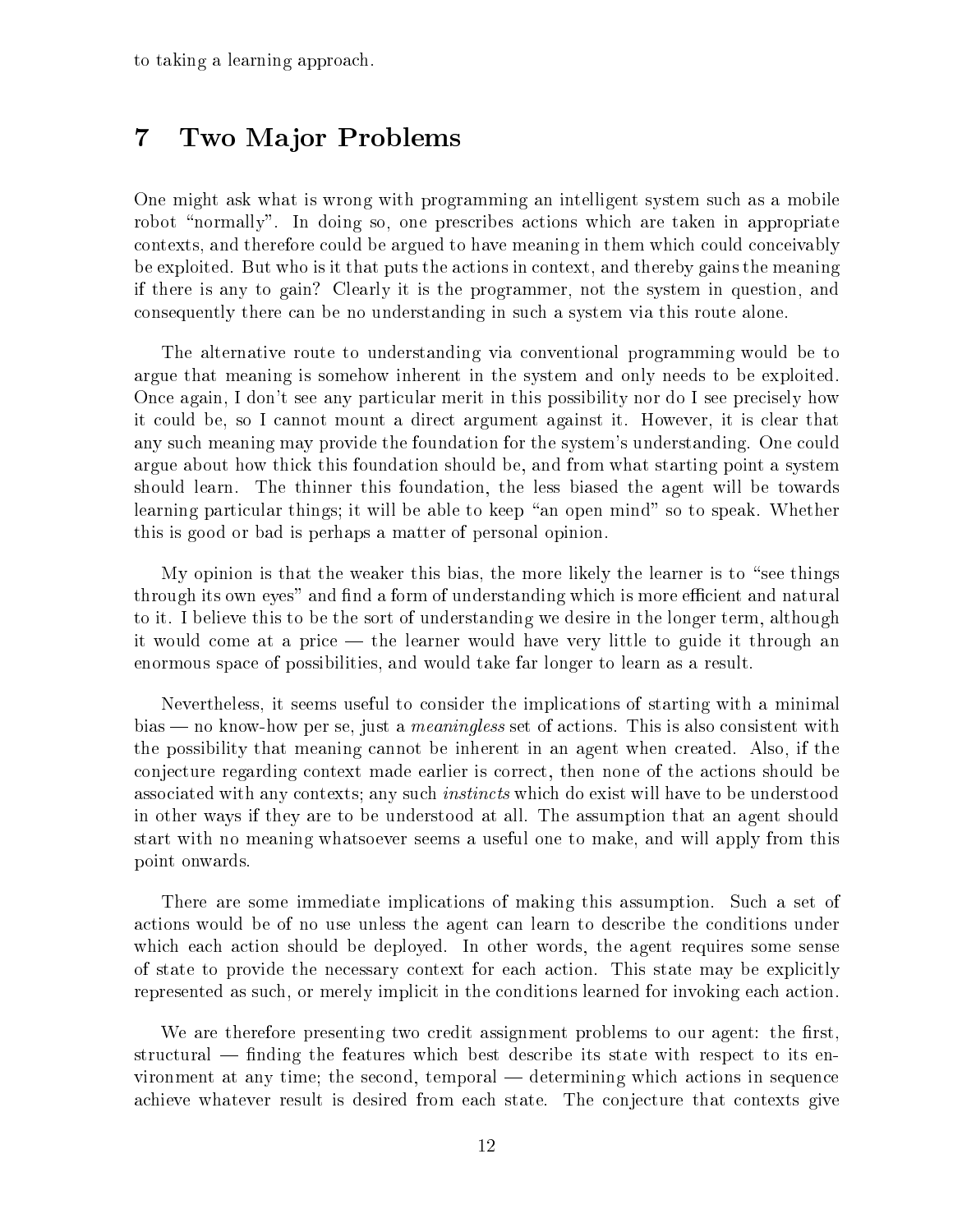meaning to actions could therefore be interpreted as saying that solving the structural credit assignment problem is an act of understanding.

Unfortunately there seems to be a circular dependence between these two problems and their solution is not straightforward. In the temporal credit assignment problem, a learning agent seeks the best action for its state; in the structural credit assignment problem, it seeks the best state for each action. Without finding useful (meaningful?) features to provide context, it cannot effectively prescribe suitable actions; without actions taken in context, it may not gain useful (meaningful?) experience from which it could discover the salient features in its world.

The agent is rescued from this dilemma by the notions of subjectivity and objectivity. The dilemma only occurs if we require that any behaviour exhibited by a learning agent be useful in an objective sense. Do we have any good reason to demand this at all times? We would certainly like an intelligent agent to take objectively useful actions in objectively sensible contexts in due course, but knowing that it must learn these things we must be prepared to give it the time to do so. We should therefore nd it acceptable if the agent forms its own subjective view of the world, and gradually makes this more objective over time.

However, to say that an agent can contextualise its actions in any way it likes is a little misleading. An agent will be limited in the things it can use to do this. Loosely speaking, the only things it has available to provide contexts for its actions in the first instance are other actions it has taken and/or the results it has perceived from taking them. The reason for this is that the agent will start with no meaning, and the only thing it can do to change this fact is act. The only ways actions can make a meaningful difference is through some perception that an action or actions have been executed and/or some equivalent perception of what happened as a result of that action or actions.

Having talked at times of "first principles" and "atomic" common sense, we now see that, at the lowest level, a learning agent's knowledge can only be expressed in terms of actions and the perceived results of those actions. So the crucial issue of knowledge representation, which has been the preoccupation of many AI researchers for most of its history, becomes highly constrained. There is both good and bad to this: it makes the problem far harder, as can be seen in the discussion and application of a particular representation of this kind in  $[18]$ , but it also focuses our efforts.

An important secondary point is that action cannot effect change to the agent's subsequent activity unless there is perception as well. Furthermore, it does an agent no immediate good whatsoever to store away some perceived result of an action in some part of memory. The agent can no longer perceive such a result; it must recall it if it needs it  $\sim$  by taking an action to do so. It is difficult to imagine how these things might occur other than in some controlling centre of an artificial intelligence  $-$  something analogous to our human consciousness. Regardless, consciousness is an important phenomenon to consider in any discussion of intelligence, and one which might provide another ob jection to the learning approach to AI.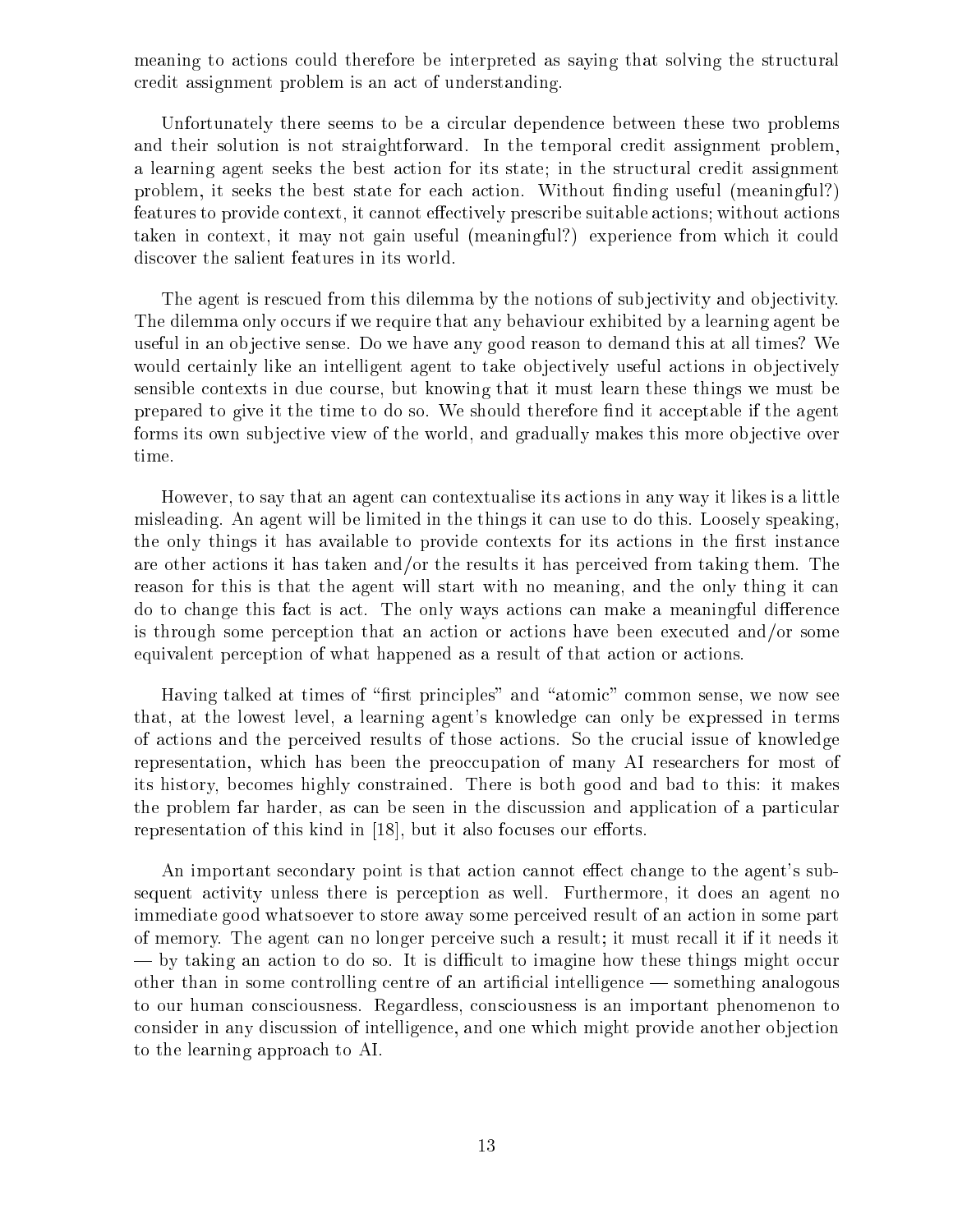#### 8Consciousness

An argument which some people might raise in response to this paper is that quite simply I have "missed the boat". Rather than understanding being key to intelligence, they would argue that its most important component is consciousness. The most controversial proponent of this point of view in recent times has perhaps been Roger Penrose [17]. While there are certainly more moderate perspectives, I have not encountered any which has categorically defined consciousness and its relationship to intelligence so that we can assess its importance. As a result it is hard to mount an argument against this position. However, if we consider recent arguments a little further, we can see that consciousness may be something that will take care of itself.

A plausible perspective on consciousness is that it is epiphenomenal, in other words, something which emerges out of other phenomena which are not themselves conscious or designed to produce consciousness. This viewpoint suggests that consciousness is related to the brain in a way which is similar to how shadows relate to objects — consciousness is intimately related to brain activity, but is merely a reflection of it, not something which has the power to influence that activity.

In line with this view, it does not seem unreasonable that consciousness may simply be an artefact of our need to abstract ourselves away from the immediate space of our own actions and their results (or the motor and sensory nerve signals which implement them) and come to operate in a world described in terms of space, time and other concepts. Consciousness could simply be the sensation of perceiving the world the way we do.

This line of thinking has not yet been developed or explored much beyond what is stated here. Since it is also unlikely to be well received, I will not devote any more time or space here to this possibility. The only statement about consciouness which is likely to bring any agreement at present is that it remains a controversial issue, and this is likely to be the case for some time. Even if it proves to be the most important element of intelligence, until we have a much clearer idea of what it is, arguments about consciousness seem unlikely to advance articial intelligence in a practical sense.

#### 9Implications

There are a few lesser objections to the learning approach to AI which conincidentially serve as useful introductions to some of the implications of the arguments I have made above. For example, conventional AI researchers might emphasise goal-directed problem solving as the most important part of intelligent activity. People holding this opinion might ask why we should demand understanding when, for example, provided a robot solves the problem of carrying out the correct actions in response to some voiced command, that is all we require.

There is little one can do to defend against this argument other than note that the primary tools of these researchers are knowledge and reasoning. I would be very surprised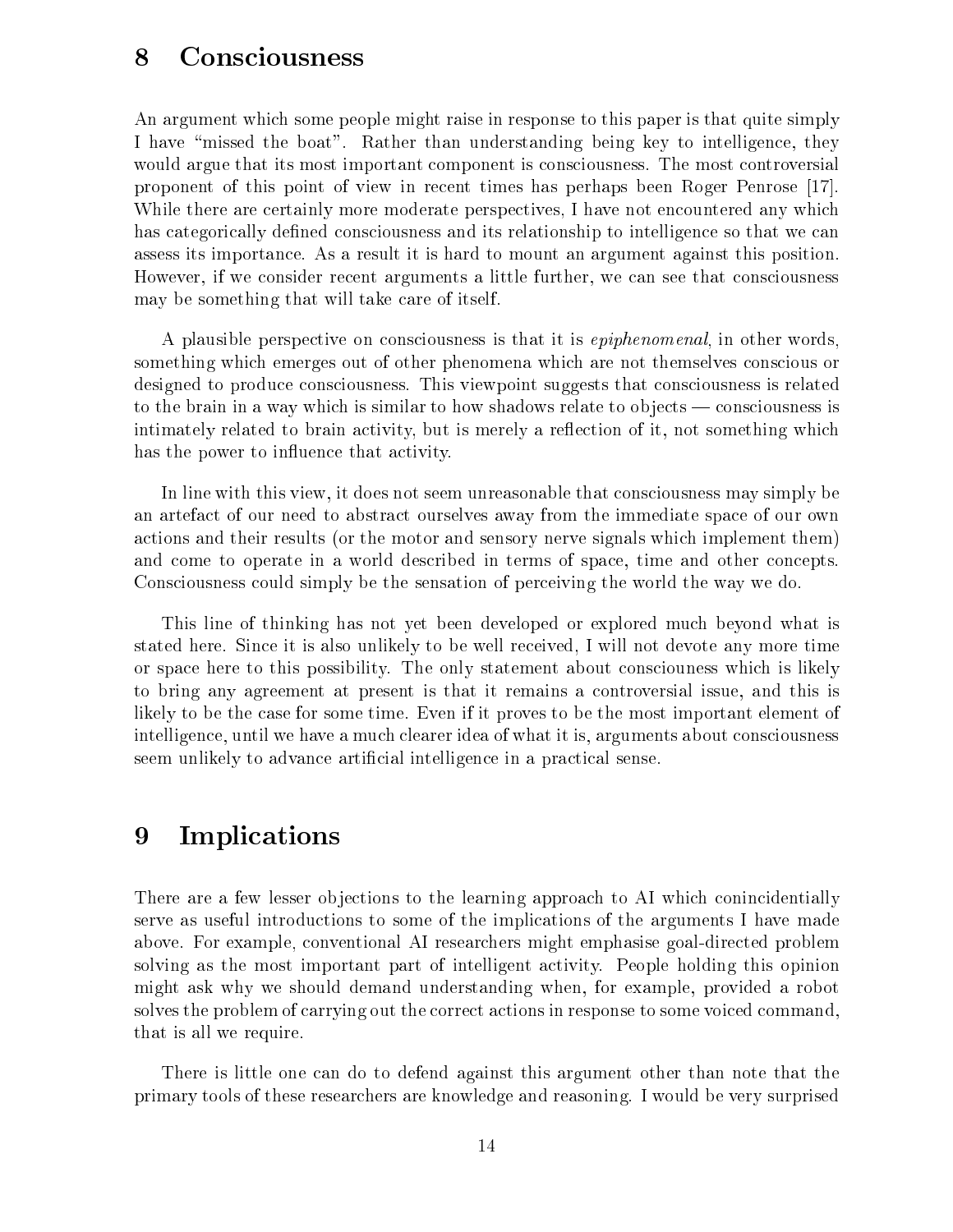if a system could be produced on this basis which was demonstrably robust in an unpredictable (\real world") environment and in which there was clearly no understanding occurring in the sense I have discussed. By focusing on understanding, I would hope to be inclusive rather than dismissive of work which takes this perspective on intelligence.

But it is clear to me that the basis upon which this work is currently undertaken is untenable, insofar as it genuinely seeks to produce articial intelligence. Autonomy tends to be very limited in these systems,  $-$  even in many of those that learn  $-$  and the less control an agent has over its affairs, the less meaning it can hope to acquire and exploit as the basis for its understanding. Declaring that AI is dead, insofar as we mean the dominant "knowledge-based", problem-solving approach to it, seems as justified as declaring that the learning approach to AI is dead, as was quoted earlier.

Of course, I have argued that the learning approach is very much alive. Equally, even though I am convinced that due recognition of the roles of meaning and understanding is long overdue in AI circles, I see no reason to abandon any of the work currently undertaken under the AI banner. After all, once we humans have come to grips with the basics of living and laid the foundations of our common sense, we advance our knowledge principally by learning about and adopting what others have done before us. Our own experience will undoubtedly prove invaluable once artificial systems start to genuinely understand our world.

So the title of this paper is a double-entendre: yes, traditional approaches to AI will not achieve intelligence at all, but, even though we should devote more resource to examining issues of meaning and understanding, there is genuine value in the AI work which has been done. There also appears to be new life in an approach to AI which had previously been declared dead and buried.

The remaining arguments that I have encountered against the learning approach are comparitively minor. Something of a \straw man" argument comes from Herbert Simon, Nobel Laureate and respected AI pioneer. While apparently committed to the learning cause, he chose to question why learning should have any place in AI systems at all [21]. His argument can be loosely summarised as "why bother programming a computer to learn to do something, when it is far easier to program it to do the thing directly". This presumes that if one has the specic knowledge available to program a machine to learn to perform a specic task, then one also has the knowledge to program the machine to do the task itself.

While this may be true, can we really expect it to scale up? Our world is simply too diverse, dynamic and complex to expect that we could ever program all the knowledge an intelligent system might need to get by in it. If we are not to program these systems with worldly knowledge, then who will?7 The obvious candidates are the systems themselves, that is, they should learn. Of course, this does not imply that systems should learn

<sup>7</sup>Rodney Brooks has ob jected that worldly knowledge need not be programmed into autonomous mobile robots at all. In [18] <sup>I</sup> argue that this argument also suers from what amounts to <sup>a</sup> scaling  $p$  is the certain there are certain types of intelligent behaviour  $p$  is the planning company  $p$  and  $p$ | which might plausibly arise through interactions with the environment, but it is more plausible that we will need some form of world modelling to do these things in the sophisticated way we desire.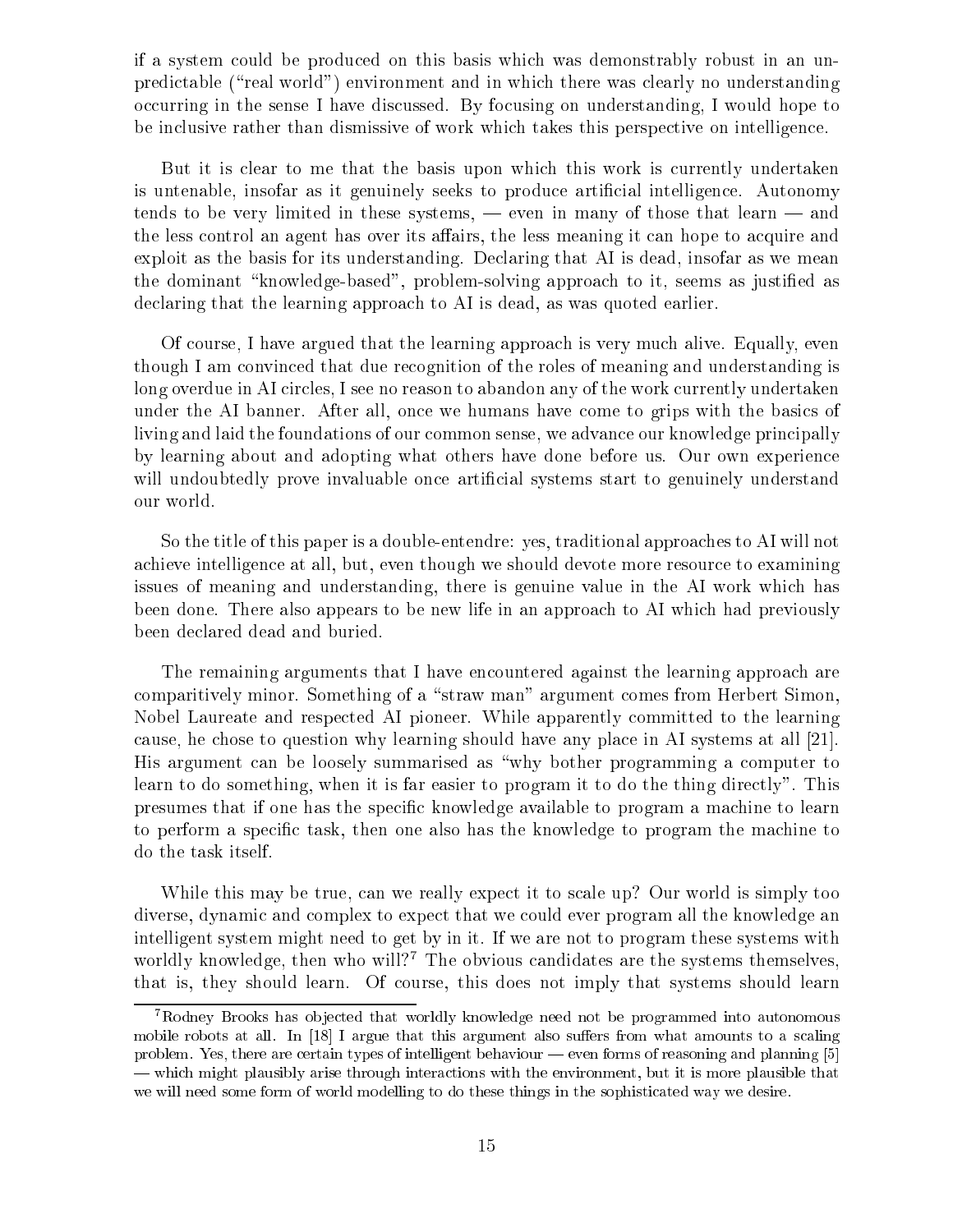virtually everything through experience. Surely if we are able to concisely describe certain things, it would be advantageous to program these descriptions into these systems?

My response to this suggestion is just as pragmatic as Simon's argument. If one intends to learn in the longer term, then, especially given the doubts raised here over the absolute need to have existing knowledge to acquire more knowledge, why not learn in the short term as well? Why change horses in midstream so to speak? If one has useful information, then it seems more defensible to *teach* it to the agent, rather than program it, if one seeks a mature, experienced sort of agent that one can have condence in. And if what I have argued earlier has merit, then an articially intelligent agent will need this ability to learn from the moment it finds itself in a position to experience new things, that is, from the outset.

Lastly, and in a similar vein, it may be that I am vastly overestimating the extent to which knowledge, as I have discussed it, dictates our behaviour. It may be that beliefs underlie a lot of what we consider to be intelligence. If this were the case, it might seem to make sense to program things in the current fashion, and hope that, in due course, articially intelligent agents could make genuine sense of these things.

There are three things to say about this. First, while beliefs may be at the heart of much of our intelligence — for example, in the statement of Hooke's Law which gave me the courage to have a bungy cord tied to my ankles and launch myself off a bridge | we can gain meaning and understanding from beliefs by placing them in hypothetical contexts ("if Hooke's Law were true, then I should survive this..."), or by reasoning about them and relationships between them  $(\ldots)$  since when an object attached to bungy cord falls to its lowest point where the cord is most likely to break, that object must be essentially stationary and a fall from there would be safe). Provided this understanding is borne out by experience, we have no need to challenge these beliefs. While they may be cornerstones of our existance, they do not necessarily spread like a cancer through our knowledge, allowing only other beliefs to arise from them.

Second, the only way an agent will in due course make sense of any of the beliefs we try to give it, will be in the way I have described above, namely by learning in a way which leads to meaning and understanding. Last, the further we go down the path of encoding more and more beliefs using so-called knowledge representations, the bigger the potential waste of effort if it proves that these representations cannot be adopted by agents with the capacity to understand. There are already enough eggs in this basket. I suggest it is time to transfer a good deal of our efforts from this potentially fruitless task to one which, while difficult, at least addresses the fundamental issue of intelligence.

### 10Conclusion

AI systems are not what they used to be. In fact, they never were  $\text{—}$  fifty years of advances in computing technology has done little to turn the wishful thoughts of yesteryear into practical sophisticated systems for today. Despite a seemingly reasonable focus during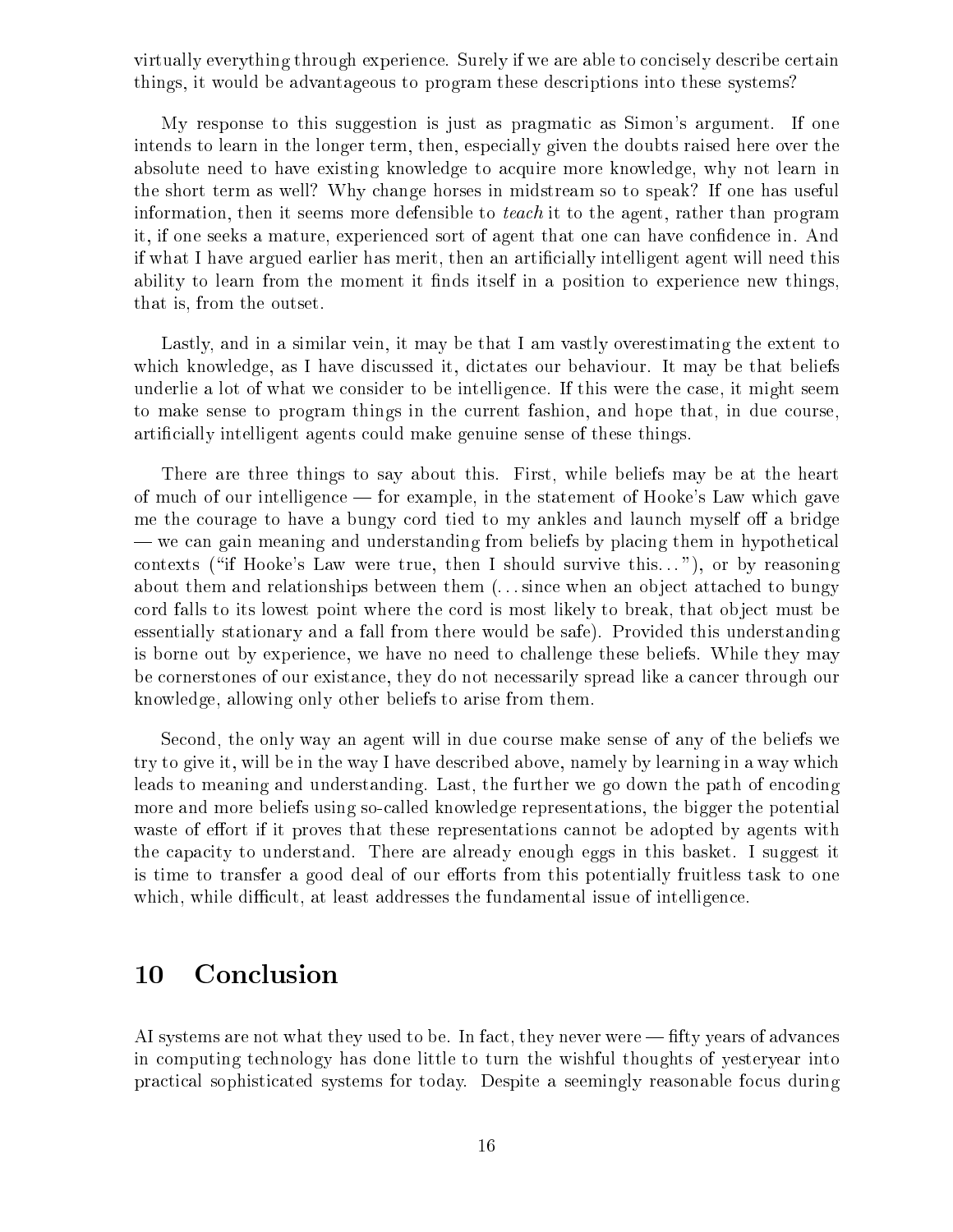much of this period on knowledge and reasoning, these things are impotent unless placed in the wider context of understanding, and allowed to take on real meaning.

A failure to pinpoint precisely what meaning is does not prevent us from placing limits on how it may be exploited as a basis for understanding, provided we accept the widely held viewpoint that meaning is purely an internal, "personal" property of intentional ob jects, that meaning and understanding are inseparable, and that there are only two mechanisms by which understanding may occur. Together these imply that meaningful knowledge cannot be transferred from an agent of one kind (e.g. human) to one of a different kind (e.g. a robot). All knowledge must be regenerated in a receiving agent by that agent in order to be genuinely understood by it. Understanding is an act of attributing meaning to something, and this meaning can only be arise through learning.

The learning approach to AI, while having considerable intuitive appeal, has been discredited in the past. However, the strongest of the arguments against it fails to account for how knowledge first comes into existence. It ignores issues of symbol grounding and, in effect, identifies meaning with representation. Other arguments can be mounted against the learning approach, but none are particularly strong. Perhaps the greatest concern about this approach is making it practical.

In this regard, prior to, if not concurrent with, addressing the issue of symbol grounding, learning agents will encounter two other important problems: the structural credit assignment problem and the temporal credit assignment problem. The only things an agent can use to represent the solutions to these problems in a meaningful way are the actions it takes in its environment, and the results it perceives from doing so.

These considerations will restrict the kinds of learning techniques which can be used to achieve articial intelligence and understanding. Nevertheless, there is merit in persisting with otherwise unsuitable methods, since they will likely bring at least insights which will benefit agents capable of understanding them.

But the central message is clear: AI, as it is practiced by most researchers, is dead. It cannot hope to achieve its aim because there is no meaning in the systems it creates; there is only meaning in the minds of its creators. So let us embark on a quest for meaning: what it is, how it arises, and how we can use it to create the kind of systems that people had in mind when they coined the term "artificial intelligence". Long live that kind of  $AI!$ 

- [1] John R. Anderson. Cognitive Psychology and its Implications. W. H. Freeman, New York, 1995. (4th Edition).
- [2] Paul Armer. Attitudes towards intelligent machines. Symposium on Bionics, 1960. Reprinted in Edward A. Feigenbaum and Julian Feldman (eds), Computers and Thought, McGraw-Hill, 1963, pp. 389–405.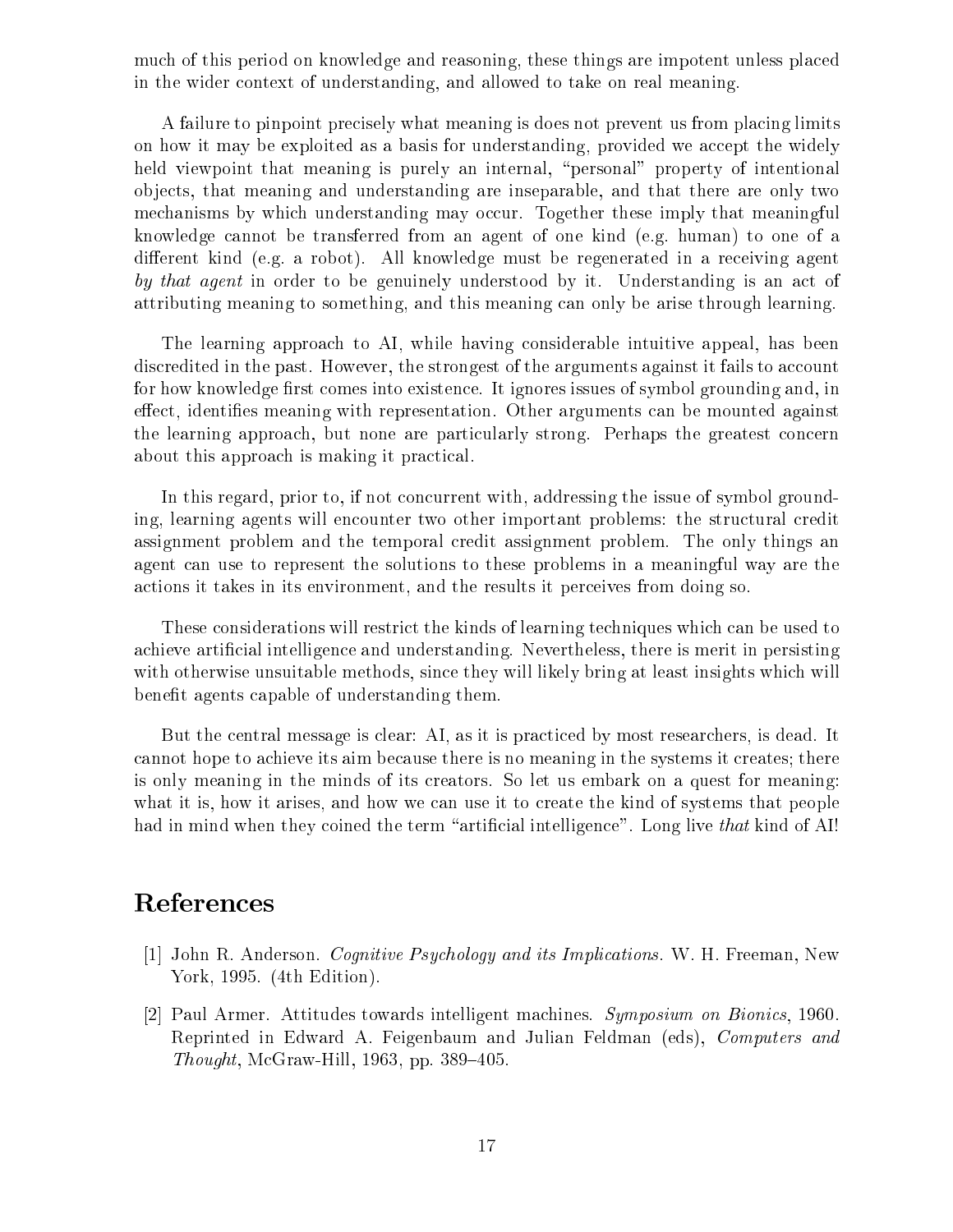- [3] Rodney A. Brooks. A robust layered control system for a mobile robot. IEEE Journal of Robotics and Automation,  $RA-2(1)$ :14-23, March 1986.
- [4] Rodney A. Brooks. Intelligence without reason. In Proceedings of the 1991 International Joint Conference on Artificial Intelligence, pages 569–595, 1991.
- [5] David Chapman and Philip E. Agre. Abstract reason as emergent from concrete activity. In M. P. Georgeff and A. L. Lansky, editors, Reasoning about Actions and Plans: Proceedings of the 1986 Workshop at Timberline, Oregon, pages  $411–424$ , Los Altos, California, 1987. Morgan Kaufmann.
- [6] Eugene Charniak and Drew McDermott. *Introduction to Artificial Intelligence*. Addison-Wesley, 1985.
- [7] Marco Dorigo. Introduction to the special issue on learning autonomous robots. IEEE Transactions on Systems, Man, and Cybernetics--Part B: Cybernetics, 26(3):361-364, 1996.
- [8] Walter Freeman. A neurobiological interpretation of semiotics: Meaning vs. representation. In Proc. IEEE Systems, Man and Cybernetics Conference, pages  $1481-1486$ , Orlando, Florida, October 1997.
- [9] Stevan Harnad. The symbol grounding problem. *Physica D*,  $42:335-346$ , 1990.
- [10] John E. Laird, Allen Newell, and Paul S. Rosenbloom. SOAR: An architecture for general intelligence. Artificial Intelligence, 33:1-64, 1987.
- [11] Douglas B. Lenat. CYC: A large-scale investment in knowledge infrastructure. Communications of the ACM,  $38(11):33-38$ , November 1995.
- [12] Douglas B. Lenat, Ramanathan V. Guha, Karen Pittman, Dexter Pratt, and Mary Shepherd. CYC: Toward programs with common sense. Communications of the  $ACM$ , 33(8):30–49, August 1990.
- [13] John McCarthy. Book review: \What computers still can't do" by Hubert Dreyfus. Artificial Intelligence,  $80(1)$ :143-150, 1996.
- [14] Marvin Minsky. Steps towards articial intelligence. Proc. Institute of Radio Engineers, 49:8–30, January 1961. Reprinted in Edward A. Feigenbaum and Julian Feldman (eds), *Computers and Thought*, McGraw-Hill, 1963, pp  $406-450$ .
- [15] Tom M. Mitchell. The need for biases in learning generalization. Tech. Rep. CBM-TR-117, Dept. of Computer Science, Rutgers University, New Brunswick, N.J., 1980.
- [16] A. Newell and G. W. Ernst. GPS: A Case Study in Generality and Problem Solving. Academic Press, 1969.
- [17] Roger Penrose. The Emperor's New Mind. Oxford University Press, 1989.
- [18] Paul Qualtrough. Learn First, Ask Questions Later: a Meaningful Approach to Robotics. PhD thesis, Department of Computer Science, University of Auckland, New Zealand, 1998.